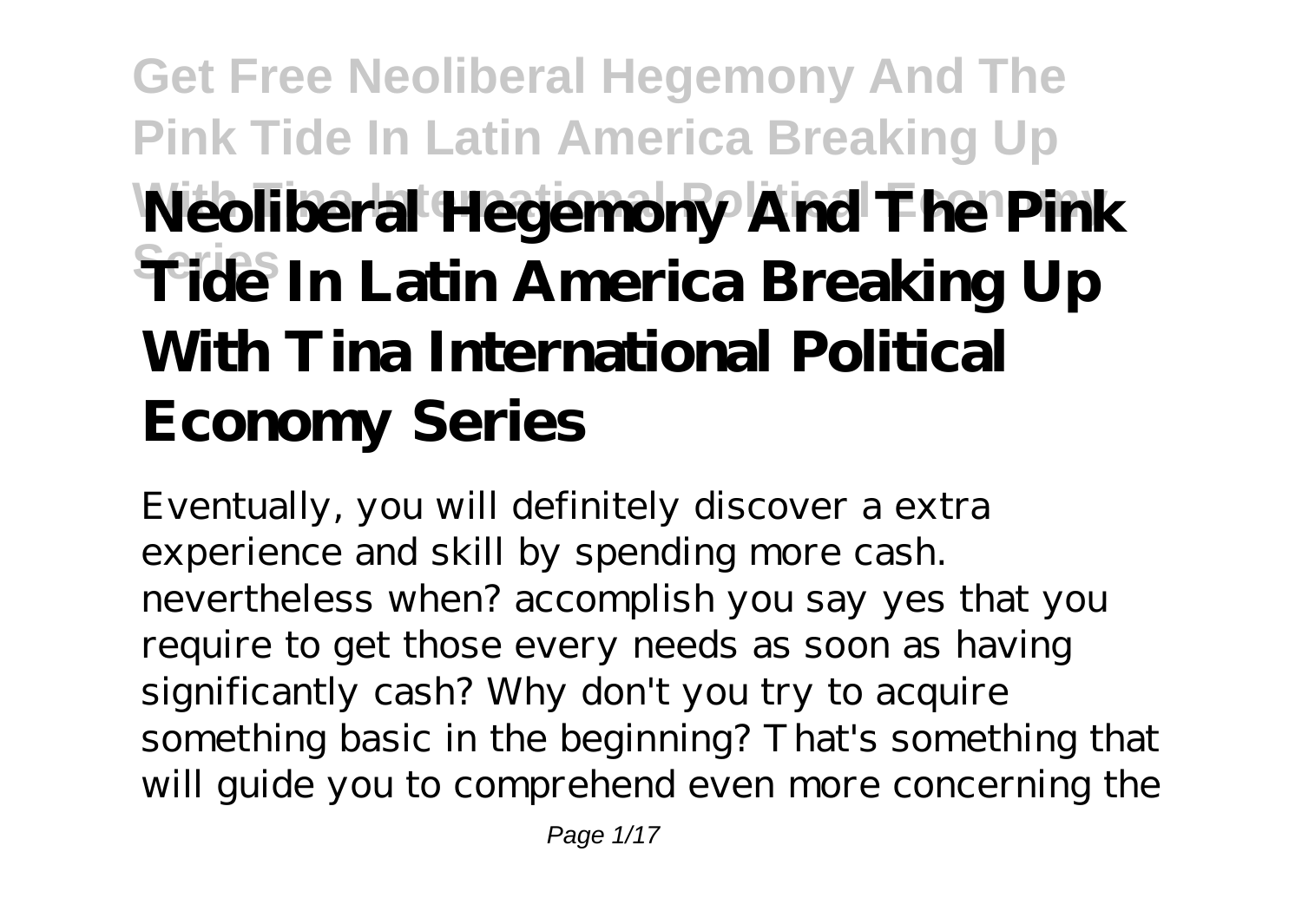**Get Free Neoliberal Hegemony And The Pink Tide In Latin America Breaking Up** globe, experience, some places, following history, my **Series** amusement, and a lot more?

It is your extremely own get older to achievement reviewing habit. along with guides you could enjoy now is **neoliberal hegemony and the pink tide in latin america breaking up with tina international political economy series** below.

A Tale of Two Chomskys: Cancel Culture vs. Neoliberal Hegemonic Soft Power Neoliberalism and the Pink Tide Neoliberal Hegemony, Bernie, and Ideology. Feat. Peter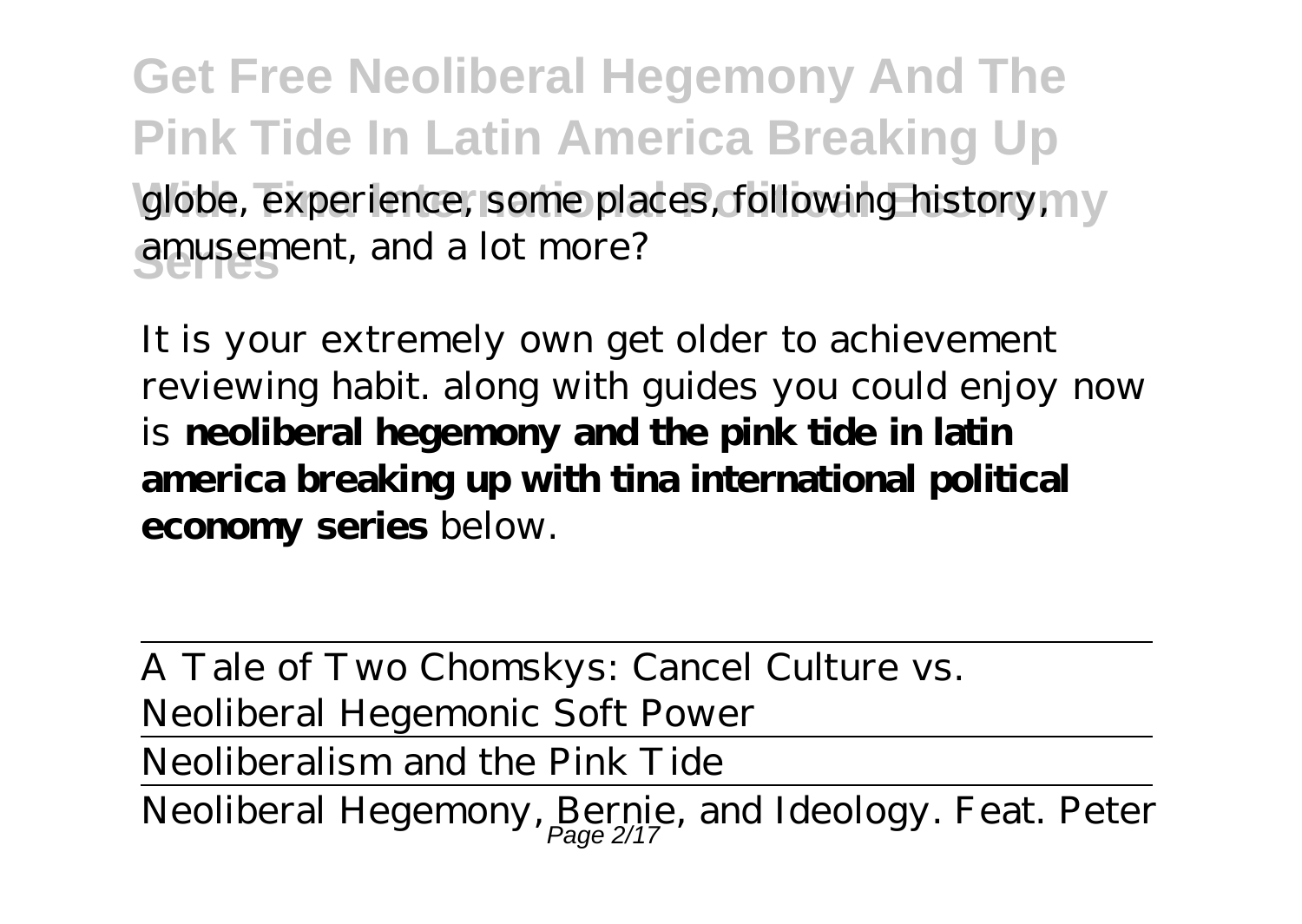**Get Free Neoliberal Hegemony And The Pink Tide In Latin America Breaking Up** Coffin, Kelly Zahos, Swoletariat, and AnnTIFA10MY **Series** Neoliberalism and Class Power*Hegemony: WTF? An introduction to Gramsci and cultural hegemony* CULTURAL HEGEMONY, POWER AND CAPITALISM What is Neoliberal Globalization? | Postcolonial Theory

The Role the US Played in Reversing Latin America's 'Pink Tide'

Noam Chomsky -- \"Global Hegemony: The Facts, The Images\"**The Neoliberal Economics of Animal Crossing | Tom Nicholas** *Neo-Liberalism and the Defanging of Feminism* **The End of Neoliberalism** Richard Dawkins - \"What if you're wrong?\" Jürgen Habermas Interview *Three Minute Theory: What is Neoliberalism? A Brief* Page 3/17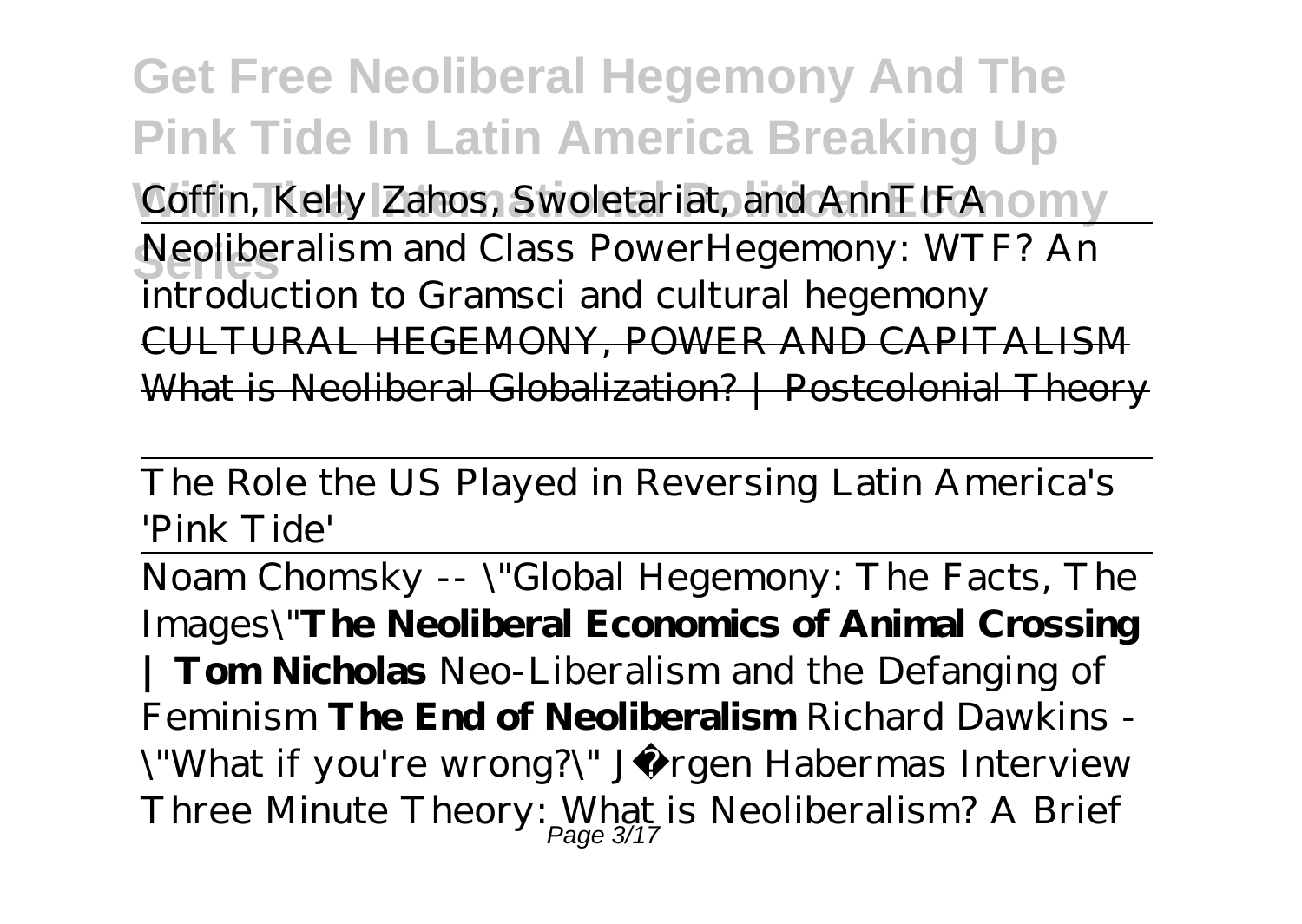### **Get Free Neoliberal Hegemony And The Pink Tide In Latin America Breaking Up**

**With Tina International Political Economy** *History of Neoliberalism by David Harvey 1/5 Noam Chomsky - Neoliberalism \u0026 the Global Order (Full Talk - Original Upload)* Noam Chomsky - Global Hegemony: the Facts, the Images, April 20, 2011. Neoliberalism explained

King Juan Carlos to Chávez: \"Shut up\" (ENGLISH SUBTITLES)**EU: Imperialist Capitalism** Globalization and Neoliberalism Neoliberalism Needs Authoritarian Governments: David Harvey Benjamin Opratko: Hegemony and authoritarian neoliberalism /// 17th October 2013 Neoliberals Rising: The Origins and Context of the Neoliberal Era Resource Radicals Resistance TV Live Stream: Socialist Alternatives to Neoliberal Globalisation Adam Tooze, The question of Page 4/17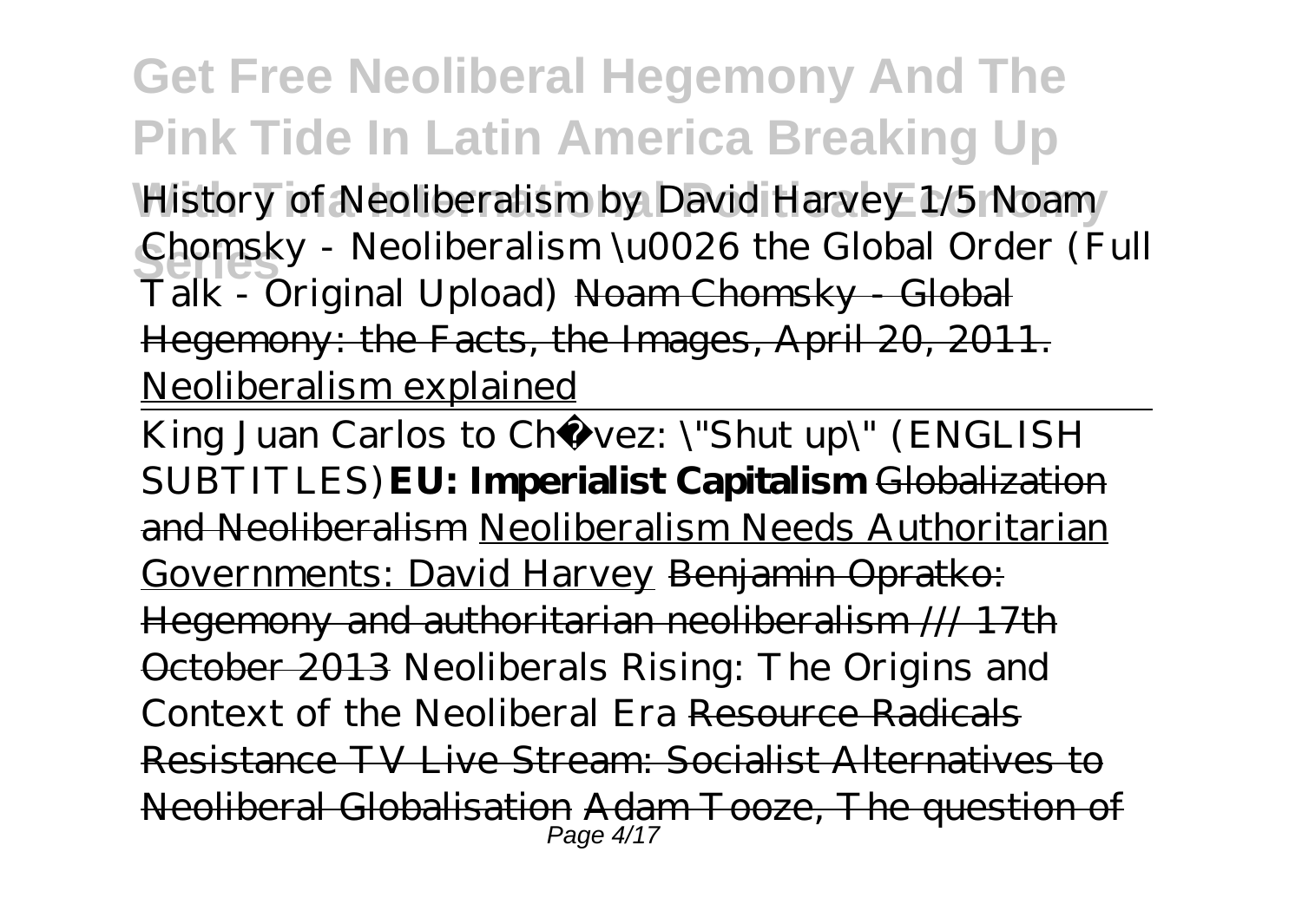**Get Free Neoliberal Hegemony And The Pink Tide In Latin America Breaking Up** american hegemony - 4 June 2019 Public Ownership and Economic Democracy

Demolishing Neoliberal Development Myths, SOAS University of London*Neoliberal Hegemony And The Pink*

About this book. The book examines the 'Pink Tide' of leftist governments in Latin America struggling against neoliberal hegemony from a critical International Political Economy perspective. Focusing particularly on Venezuela and Brazil, it evaluates the transformative and emancipatory potentials of their political projects domestically, regionally and globally.

*Neoliberal Hegemony and the Pink Tide in Latin* Page 5/17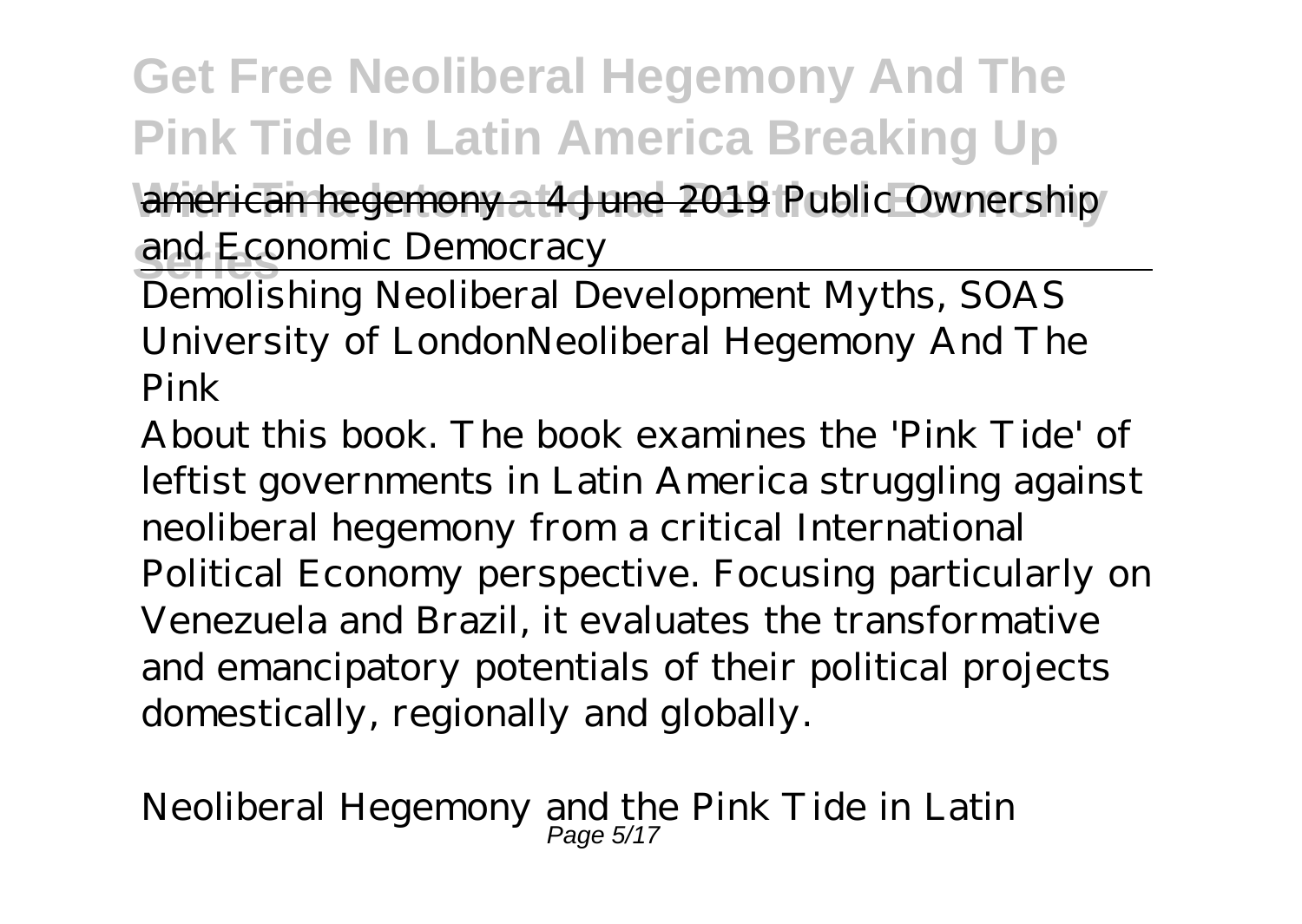**Get Free Neoliberal Hegemony And The Pink Tide In Latin America Breaking Up** *Americana International Political Economy* Chodor examines the struggles against neoliberal<br> **Legacy in Latin America** under the 'Dinh Tide hegemony in Latin America, under the 'Pink Tide' of leftist governments. Utilizing a critical International Political Economy framework derived from the work of Antonio Gramsci, he looks at its

*(PDF) Neoliberal Hegemony and the Pink Tide in Latin ...*

The Neoliberal World Order 3. Neoliberalism and Organic Crisis in Latin America 4. The Bolivarian Revolution as a Counter-hegemonic Project 5. Lula's Passive Revolution 6. The Pink Tide: Counterhegemonic Potentials 7. American Hegemony Under Page 6/17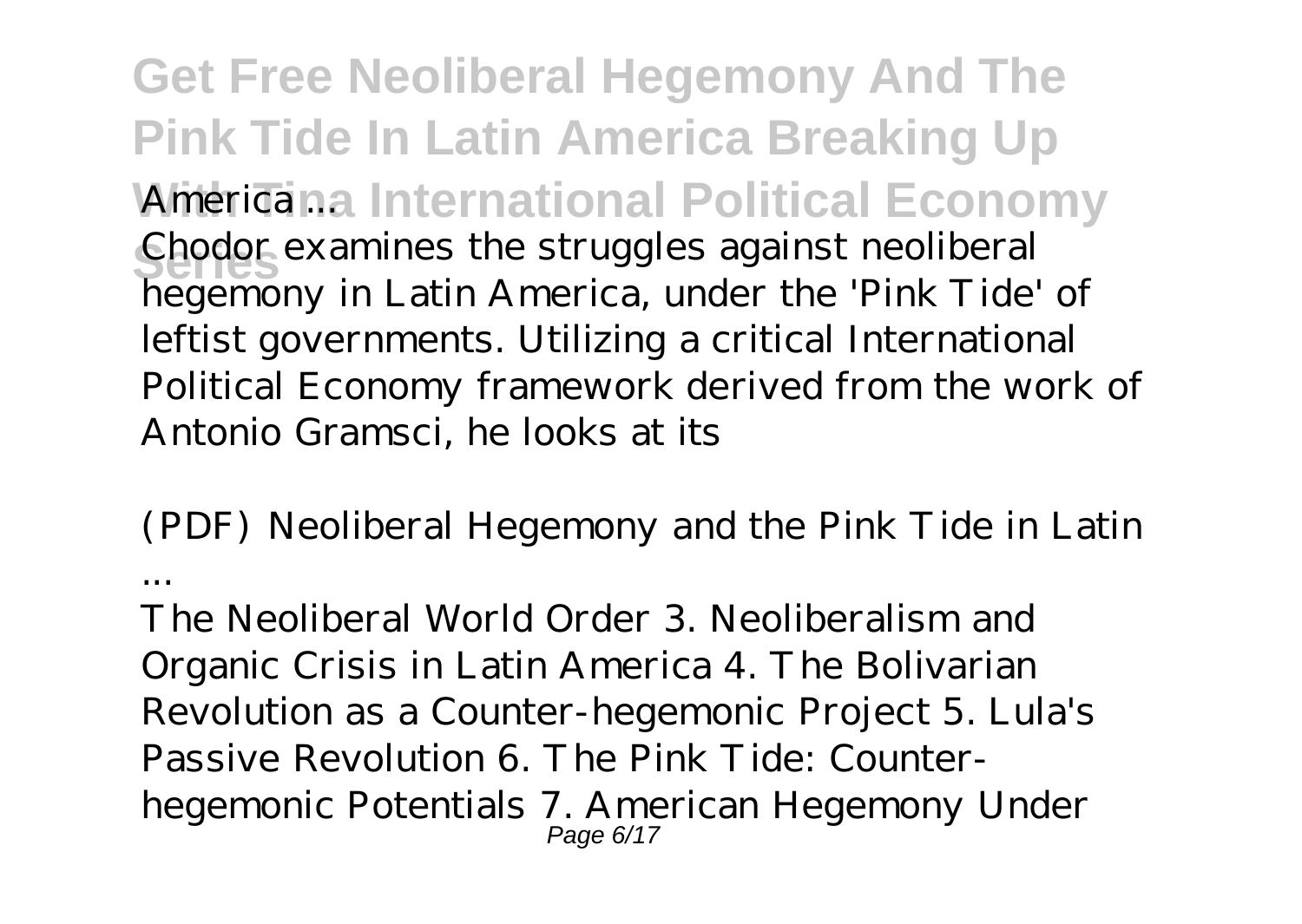## **Get Free Neoliberal Hegemony And The Pink Tide In Latin America Breaking Up** Challenge Conclusion: Learning from the Pink Tide y

#### **Series** *Neoliberal Hegemony and the Pink Tide in Latin America ...*

In contrast to this, Chodor's Neoliberal Hegemony and the Pink Tide in Latin America analyses the regional situation through a stimulating theoretical framework which provides deeper understandings and distinctive conclusions. Most importantly, although Chodor contends that the Bolivarian Revolution is a radical counter-hegemonic project, and the governance of the Brazilian Workers Party (PT) is a 'passive revolution', he emphasises that these projects find common ground at the ...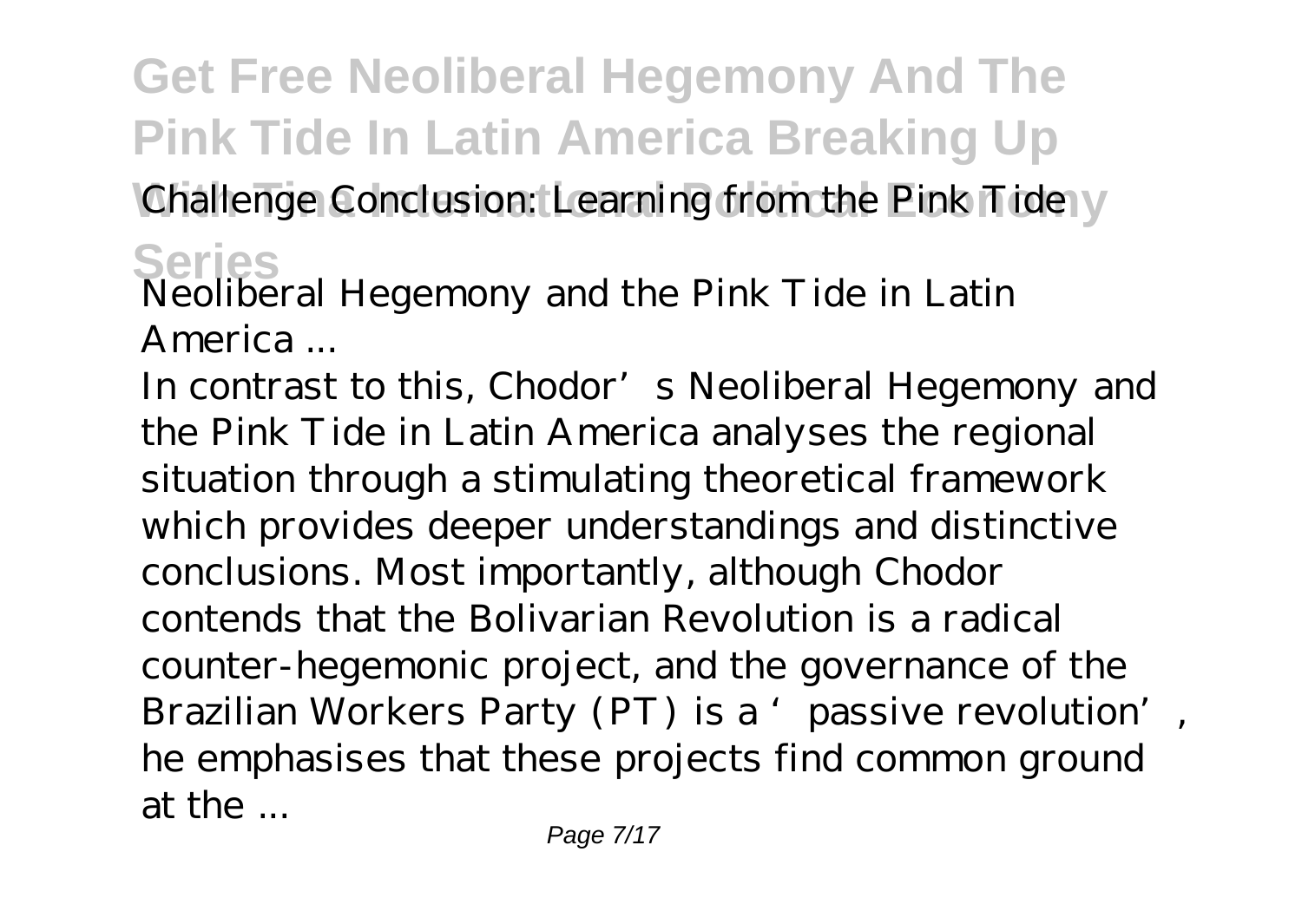**Get Free Neoliberal Hegemony And The Pink Tide In Latin America Breaking Up With Tina International Political Economy Series** *Review - Neoliberal Hegemony and the Pink Tide in Latin ...*

Review - Neoliberal Hegemony and the Pink Tide in Latin America Written by Laurence Goodchild Consequently, the author suggests that there have been two prominent responses to this crisis. Firstly, there is the Bolivarian Revolution of Venezuela, which is characterised as "fledgling attempt to construct a counter-

*Review - Neoliberal Hegemony and the Pink Tide in Latin ...* Chodor examines the struggles against neoliberal Page 8/17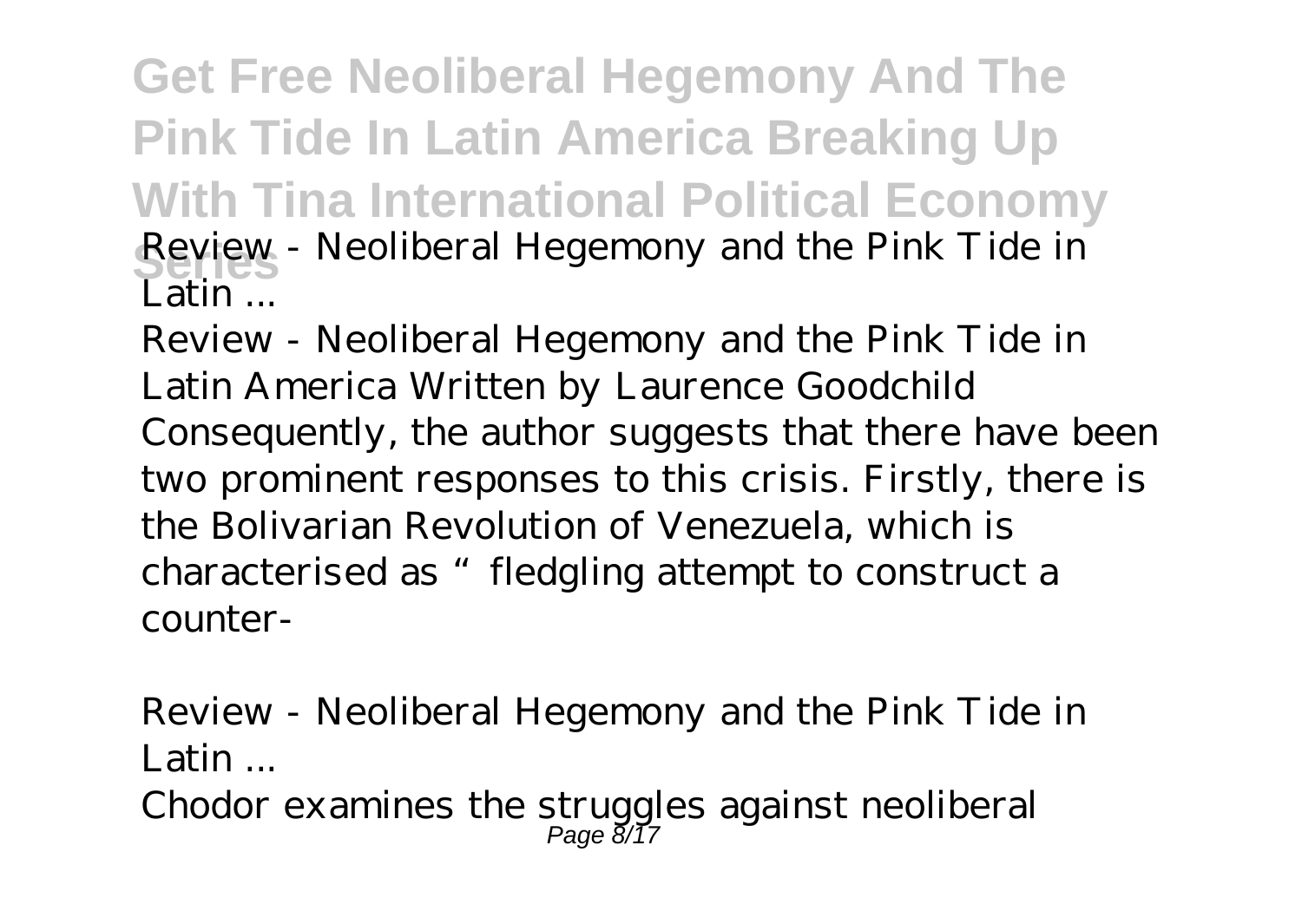**Get Free Neoliberal Hegemony And The Pink Tide In Latin America Breaking Up** hegemony in Latin America, under the 'Pink Tide' of **Seftist governments. Utilizing a critical International** Political Economy framework derived from the work of Antonio Gramsci, he looks at its two most prominent members -- Venezuela under Hugo Chávez and Brazil under Lula and Dilma Rousseff.--Provided by publisher.

*Neoliberal hegemony and the Pink Tide in Latin America ...*

The Pink Tide, therefore, is a contested phenomenon, with the Venezuelan and Brazilian projects interacting with each other at the regional level in the process of defining it. This interaction has sparked a process of regional integration, through which the Pink Tide as a Page 9/17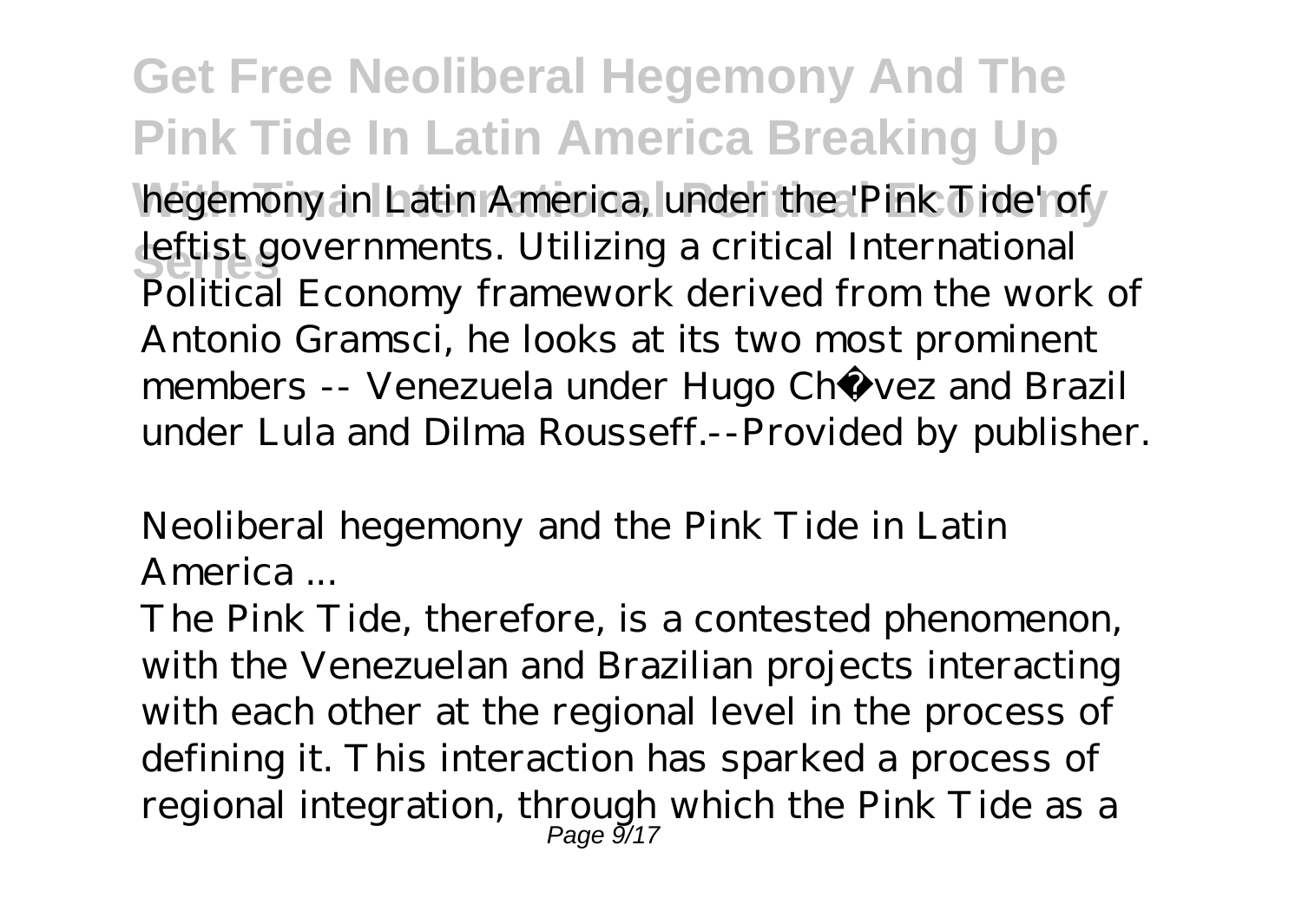**Get Free Neoliberal Hegemony And The Pink Tide In Latin America Breaking Up** whole seeks to construct a new regional historic bloc as an alternative to the neoliberal one imposed in the 1990s.

### *The Pink Tide: Counter-Hegemonic Potentials | SpringerLink*

In Chapter 2, I analysed the neoliberal world order, indicating that whilst this order is largely hegemonic in the core, this hegemony wore thinner the closer it advanced to the periphery. This is particularly the case in Latin America, where some of the most forceful resistance to the neoliberal project has emerged in the form of the Pink Tide.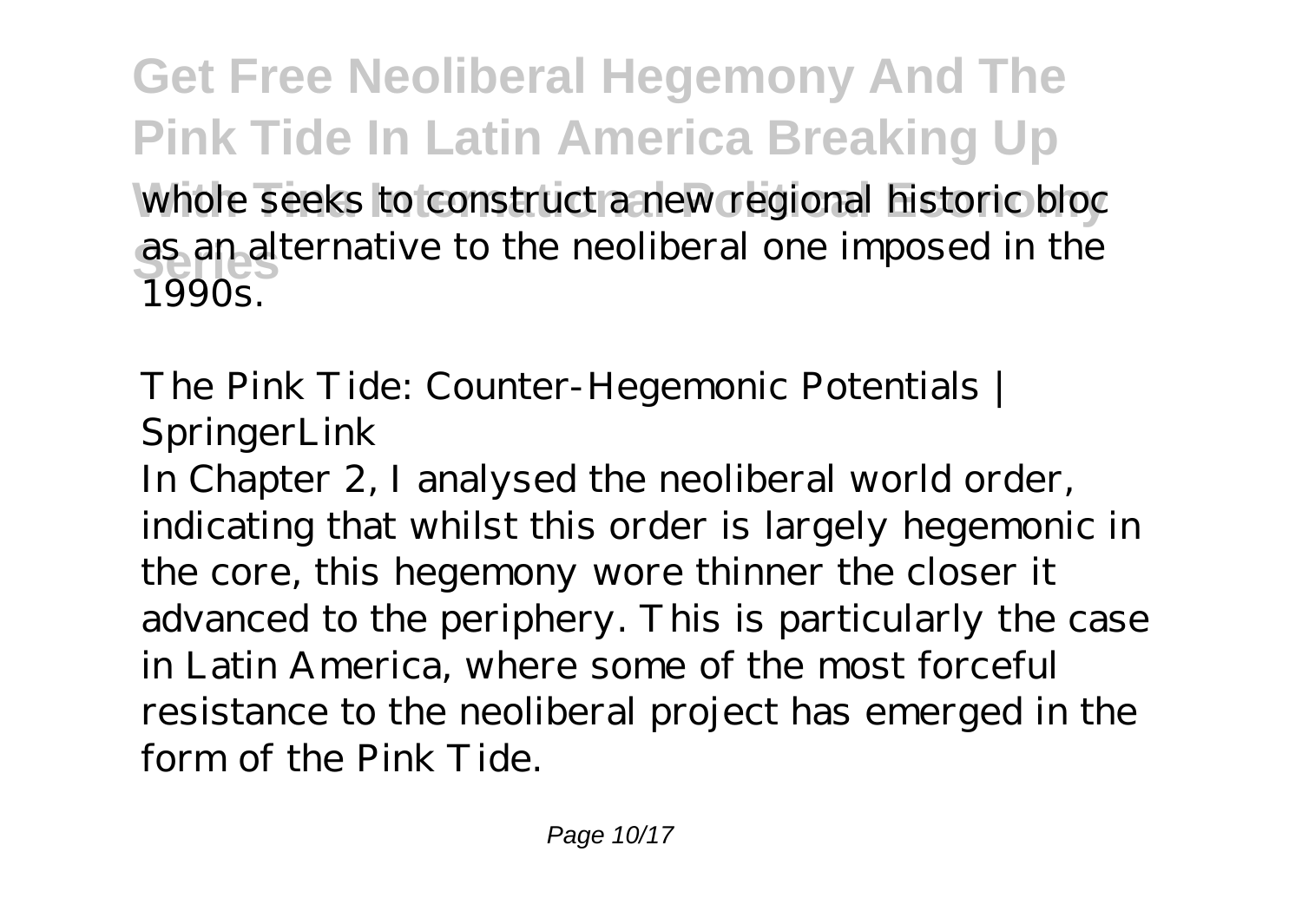**Get Free Neoliberal Hegemony And The Pink Tide In Latin America Breaking Up** *Neoliberalism and Organic Crisis in Latin America ...* According to this 'two lefts thesis,' the Pink Tide divides into the 'good' countries – for example Brazil, Chile, Uruguay – which embrace neoliberal globalisation and reap its benefits, and 'bad' ones that remain ignorant of the new globalised reality, pursuing fruitless utopias leading to economic ruin; with Venezuela, Bolivia and Ecuador the usual culprits.

*Understanding and Misunderstanding the Pink Tide in Latin ...*

Hegemony and Neoliberalism By Pierre Dardot | 15 Nov 12 | Posted under: Contemporary Capitalism The very name of the seminar "Political Mindsets – Page 11/17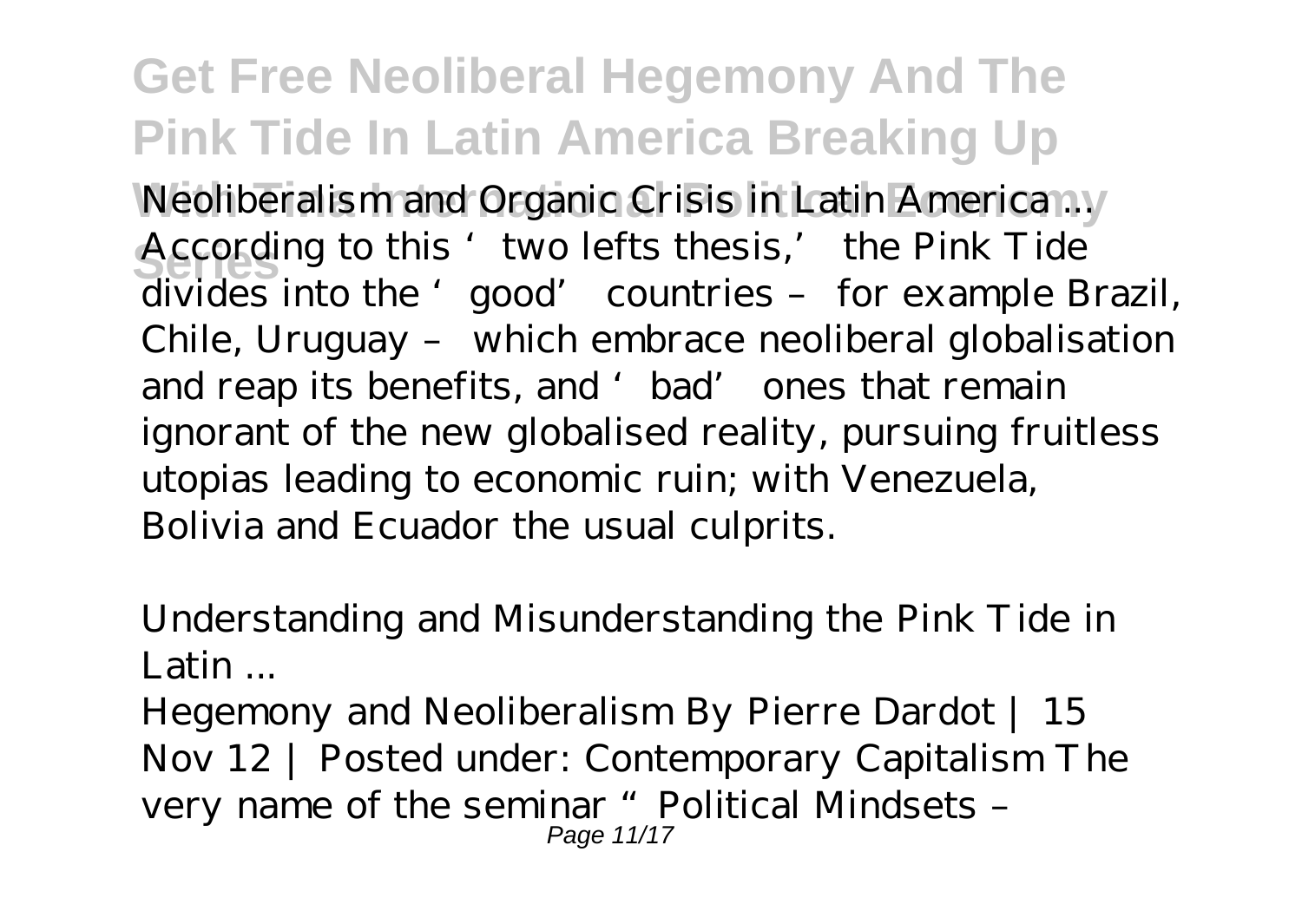**Get Free Neoliberal Hegemony And The Pink Tide In Latin America Breaking Up** Development of Political and Cultural Hegemony in y Conjunction with the Crisis – New Challenges Posed to the Left", which was held in Paris last September, invited us to think about "hegemony" and, more exactly to interpret the European ...

*Hegemony and Neoliberalism - transform! europe* "Neoliberal Hegemony and the Pink Tide in Latin America: Breaking Up With TINA?" (Palgrave MacMillan 2015) Meet with the author Tom Chodor, Postdoctoral Research Fellow, UQ and guest speaker Associate Professor Alastair Greig, reader in Sociology, ANU.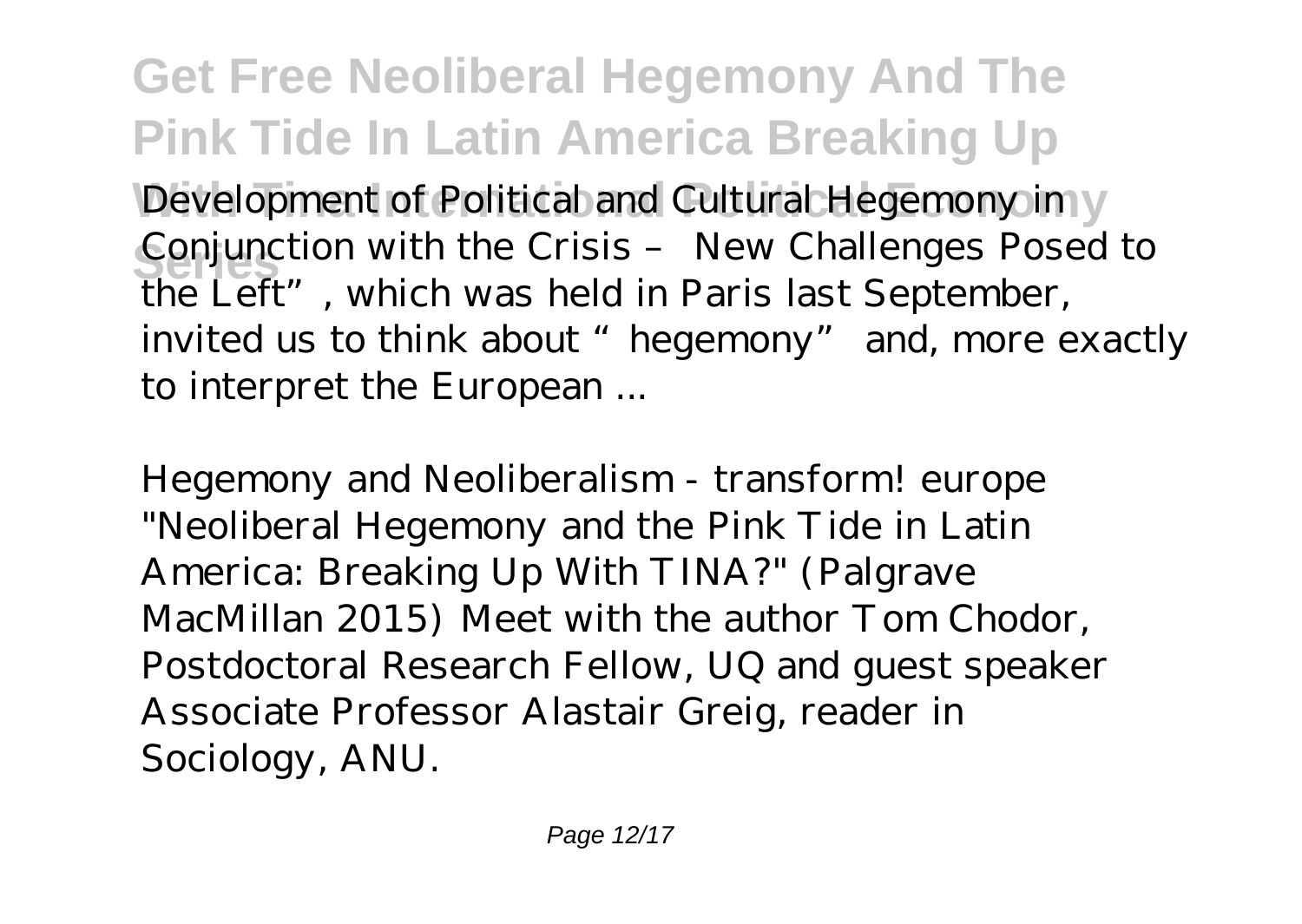## **Get Free Neoliberal Hegemony And The Pink Tide In Latin America Breaking Up With Tina International Political Economy** *Book Launch: "Neoliberal Hegemony and the Pink Tide* **Series** *in ...*

Neoliberal Hegemony and the Pink Tide in Latin America: Breaking up with TINA? Houndmills: Palgrave Macmillan. Google Scholar. Chomsky, N. 1998. Profit over people: Neoliberalism and the Global Order. New York: Seven Stories Press. Google Scholar. Chwieroth, J.M. 2010.

#### *Neoliberalism | SpringerLink*

Abstract. Throughout this book I have explored the origins, nature, and trajectories of some of the alternatives to neoliberalism under construction in Latin America. This brief conclusion examines the impact of Page 13/17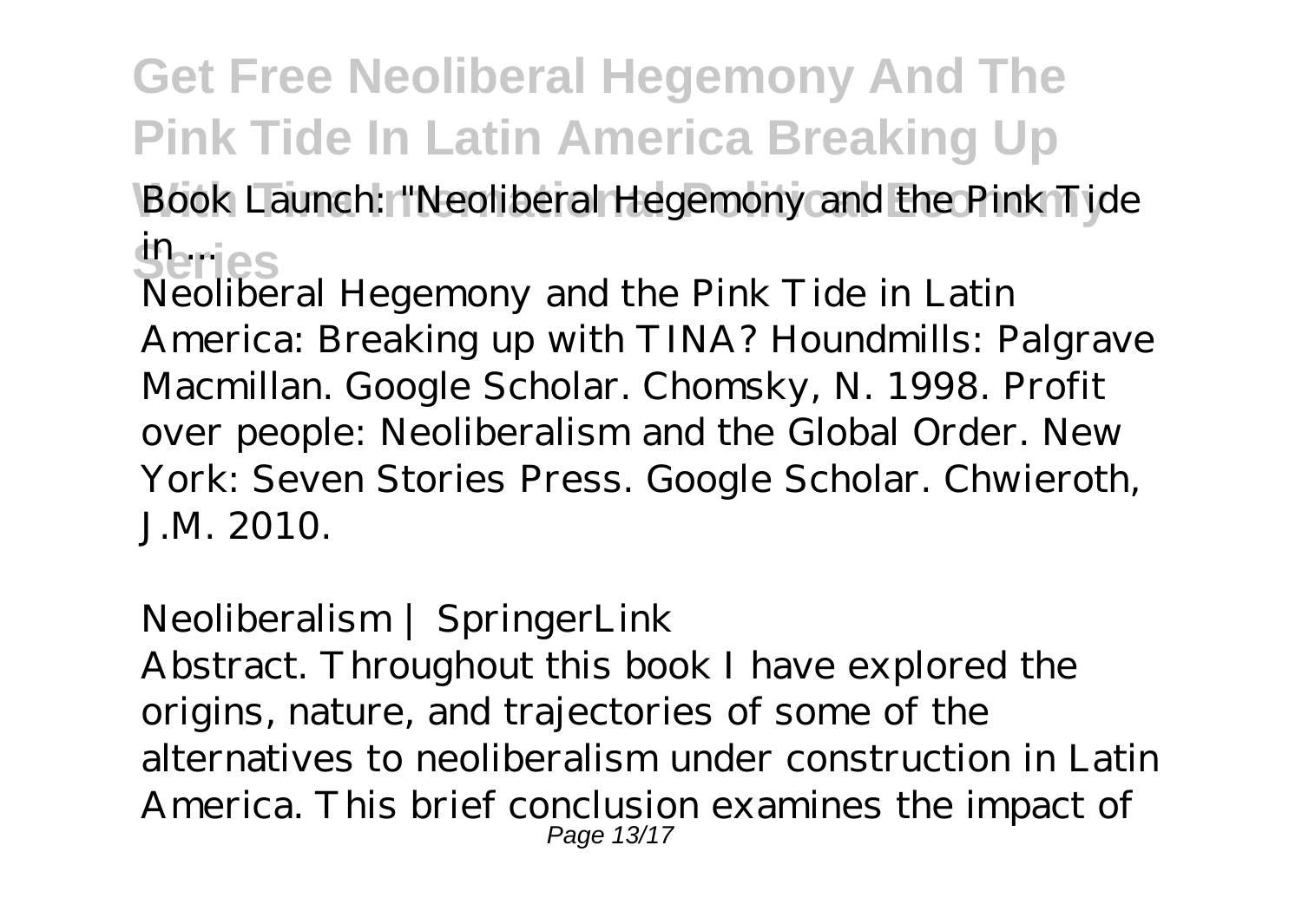**Get Free Neoliberal Hegemony And The Pink Tide In Latin America Breaking Up** the Pink Tide beyond the Latin American region, in the pursuit of alternatives to neoliberal orthodoxy in the global political economy. Such alternatives are even more necessary in the wake of the Global Financial Crisis (GFC) and the neoliberal response to it, which has further ...

*Conclusion: Learning from the Pink Tide | SpringerLink* Neoliberal Hegemony and the Pink Tide in Latin America: Breaking Up With TINA? (International Political Economy Series) [Chodor, Tom] on Amazon.com. \*FREE\* shipping on qualifying offers. Neoliberal Hegemony and the Pink Tide in Latin America: Breaking Up With TINA? (International Page 14/17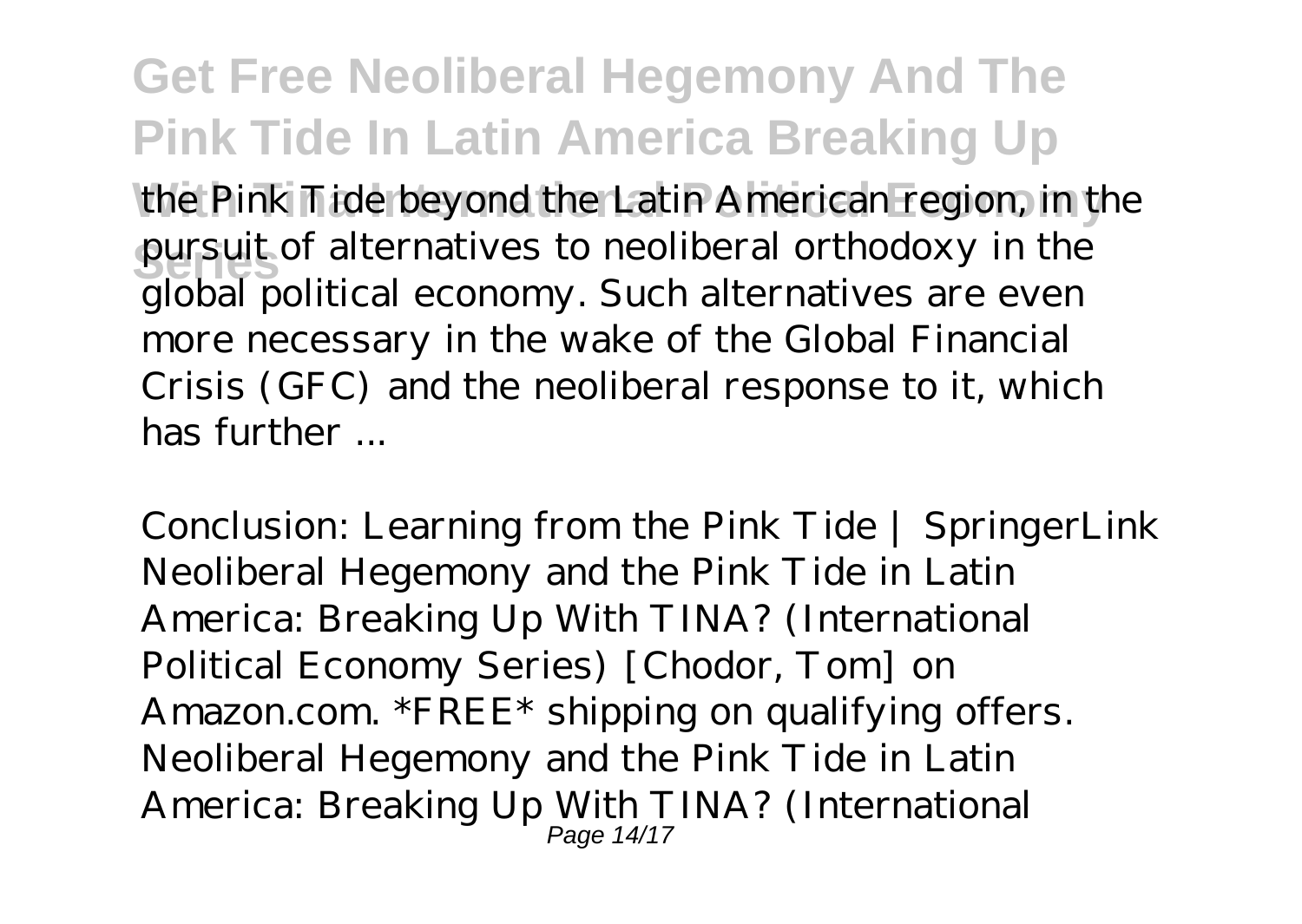**Get Free Neoliberal Hegemony And The Pink Tide In Latin America Breaking Up** Political Economy Series) al Political Economy

**Series** *Neoliberal Hegemony and the Pink Tide in Latin America ...*

The battle for neoliberal hegemony: an interview with Nancy Fraser ... , political phase that gives rise to the so-called pink tides…all of the left-wing governments, from Chá vez to Lula, you ...

*The battle for neoliberal hegemony: an interview with ...*

 $\langle p \rangle$  - Chodor examines the struggles against neoliberal hegemony in Latin America, under the 'Pink Tide' of leftist governments. Utilizing a critical International Page 15/17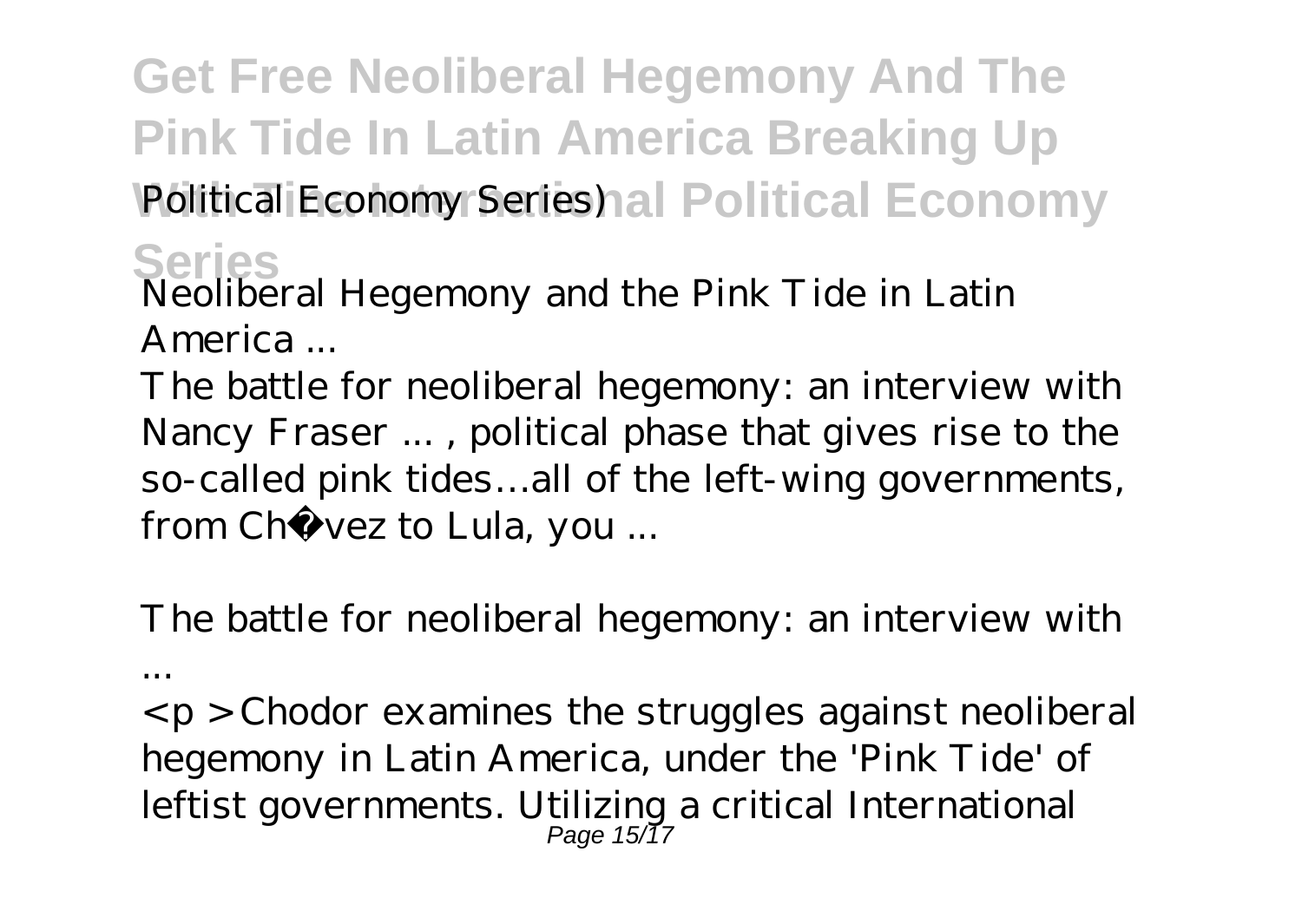**Get Free Neoliberal Hegemony And The Pink Tide In Latin America Breaking Up** Political Economy framework derived from the work of **Series** Antonio Gramsci, he looks at its two most prominent members – Venezuela under Hugo Chávez and Brazil under Lula and Dilma Rousseff. The author argues that Venezuela's Bolivarian ...

### *Neoliberal Hegemony and the Pink Tide in Latin America*

Neoliberal Hegemony and the Pink Tide in Latin America Breaking Up With TINA? by Tom Chodor and Publisher Palgrave Macmillan. Save up to 80% by choosing the eTextbook option for ISBN: 9781137444684, 1137444681. The print version of this textbook is ISBN: 9781137444684, 1137444681. Page 16/17